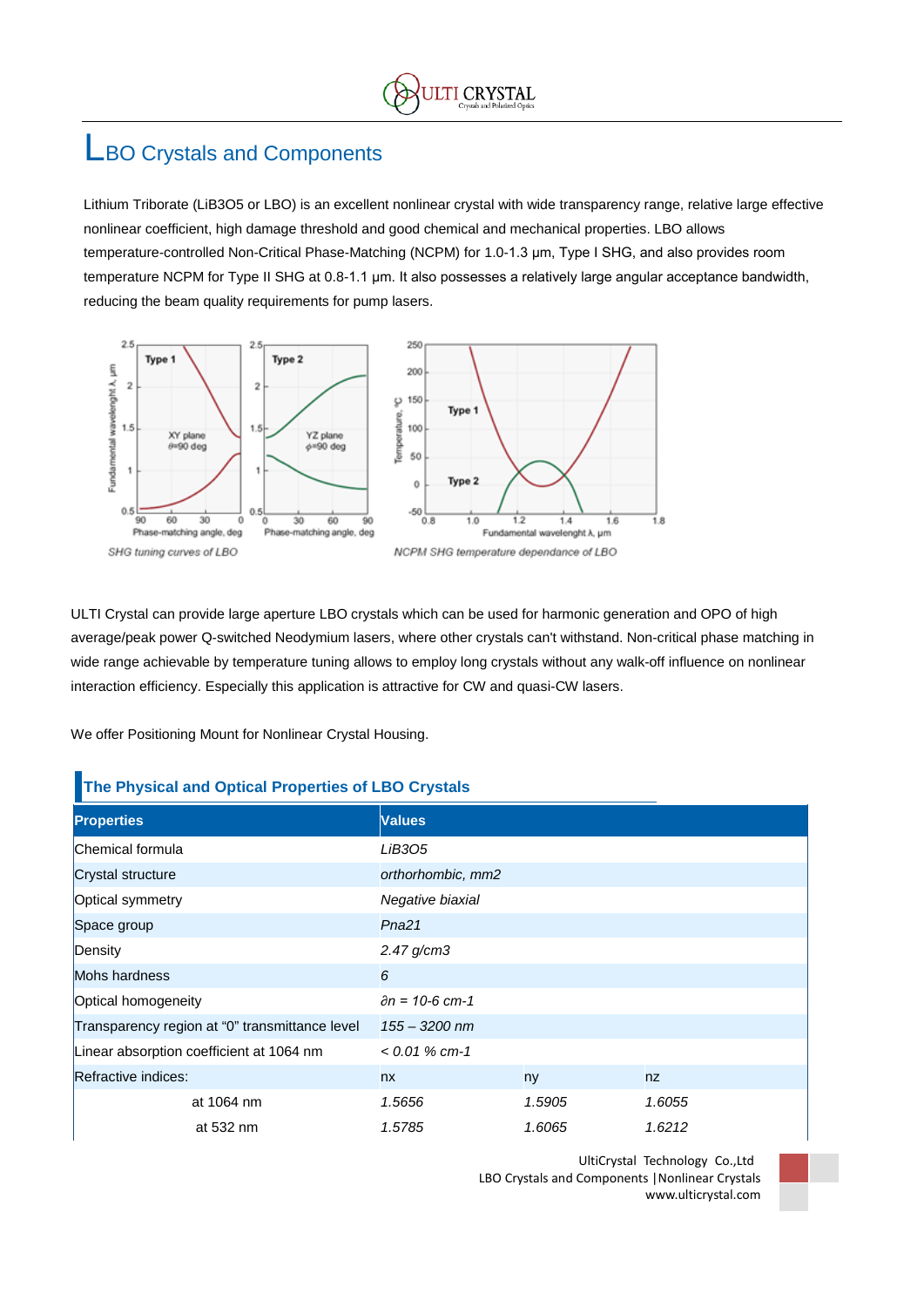

| at 355 nm                                 | 1.5971                        | 1.6275                                                          | 1.6430                                                                              |
|-------------------------------------------|-------------------------------|-----------------------------------------------------------------|-------------------------------------------------------------------------------------|
| Sellmeier equations $(\lambda, \mu m)$ nx |                               | $nx2 = 2.4542 + 0.0113 / (\lambda2 - 0.0114) - 0.0139 \lambda2$ |                                                                                     |
|                                           |                               | $ny2 = 2.5390 + 0.0128 / (\lambda2 - 0.0119) - 0.0185 \lambda2$ |                                                                                     |
|                                           |                               | $nz2 = 2.5865 + 0.0131 / (\lambda2 - 0.0122) - 0.0186 \lambda2$ |                                                                                     |
| Phase matching range Type 1               | SHG 554 - 2600 nm             |                                                                 |                                                                                     |
| Phase matching range Type 2               | SHG 790 - 2150 nm             |                                                                 |                                                                                     |
| NCPM SHG temperature dependence:          |                               |                                                                 |                                                                                     |
| Type 1 range 950 - 1300 nm                |                               |                                                                 | $T1 = -1893.3\lambda4 + 8886.6\lambda3 - 13019.8\lambda2 + 5401.5\lambda + 863.9$   |
| ype 1 range 1300 - 1800 nm                |                               | T2 = 878.1 A4 - 6954.5 A3 + 20734.2 A2 - 26378 A + 12020        |                                                                                     |
| Type 2 range 1100 - 1500 nm               |                               |                                                                 | $T3 = -21630.6\lambda4 + 112251\lambda3 - 220460\lambda2 + 194153\lambda - 64614.5$ |
| NCPM SHG at 1064 nm Type 1 temperature    | 149 °C                        |                                                                 |                                                                                     |
| NCPM SHG at 1319 nm Type 2 temperature    | 43 °C                         |                                                                 |                                                                                     |
| Walk-off angle                            |                               | 4 mrad (Type 1 SHG 1064 nm)                                     |                                                                                     |
| Thermal acceptance                        |                               | 6.4 Kxcm (Type 1 SHG 1064 nm)                                   |                                                                                     |
| Angular acceptance                        |                               | 6.5 mradxcm (Type 1 SHG 1064 nm)                                |                                                                                     |
|                                           |                               | 248 mradxcm (Type 1 NCPM SHG 1064 nm)                           |                                                                                     |
| Nonlinearity coefficients:                | $d31 = (1.09 \pm 0.09)$ pm/V  |                                                                 |                                                                                     |
|                                           | $d32 = (1.17 \pm 0.14)$ pm/V  |                                                                 |                                                                                     |
| Effective nonlinearity:                   |                               |                                                                 |                                                                                     |
| XY plane                                  | $dooe = d32 cos\varphi$       |                                                                 |                                                                                     |
| YZ plane                                  | $doeo = deoo = d31 cos\theta$ |                                                                 |                                                                                     |
| Damage threshold for TEM00 1064 nm        | > 10 GW/cm2 at 10 ns          |                                                                 |                                                                                     |

## **Standard Processing Specifications Of LBO Crystals**

| <b>Specifications</b> | <b>Capability</b>      |
|-----------------------|------------------------|
| <b>Flatness</b>       | $\lambda$ /8 at 633 nm |
| Parallelism           | $<$ 20 arcsec          |
| Surface quality       | 10/5 scratch/dig       |
|                       | as per MIL-O-13830A    |
| Perpendicularity      | $< 5$ arcmin           |
| Angle tolerance       | $<$ 30 arcmin          |
| Aperture tolerance    | $\pm$ 0.1 mm           |
| Clear aperture        | 90% of full aperture   |
| <b>A</b> Notes        |                        |

Notes

**»|** Our inspection standard is comply with MIL standard and ISO9001 standard

**»|** OEM Specifications are available upon requested